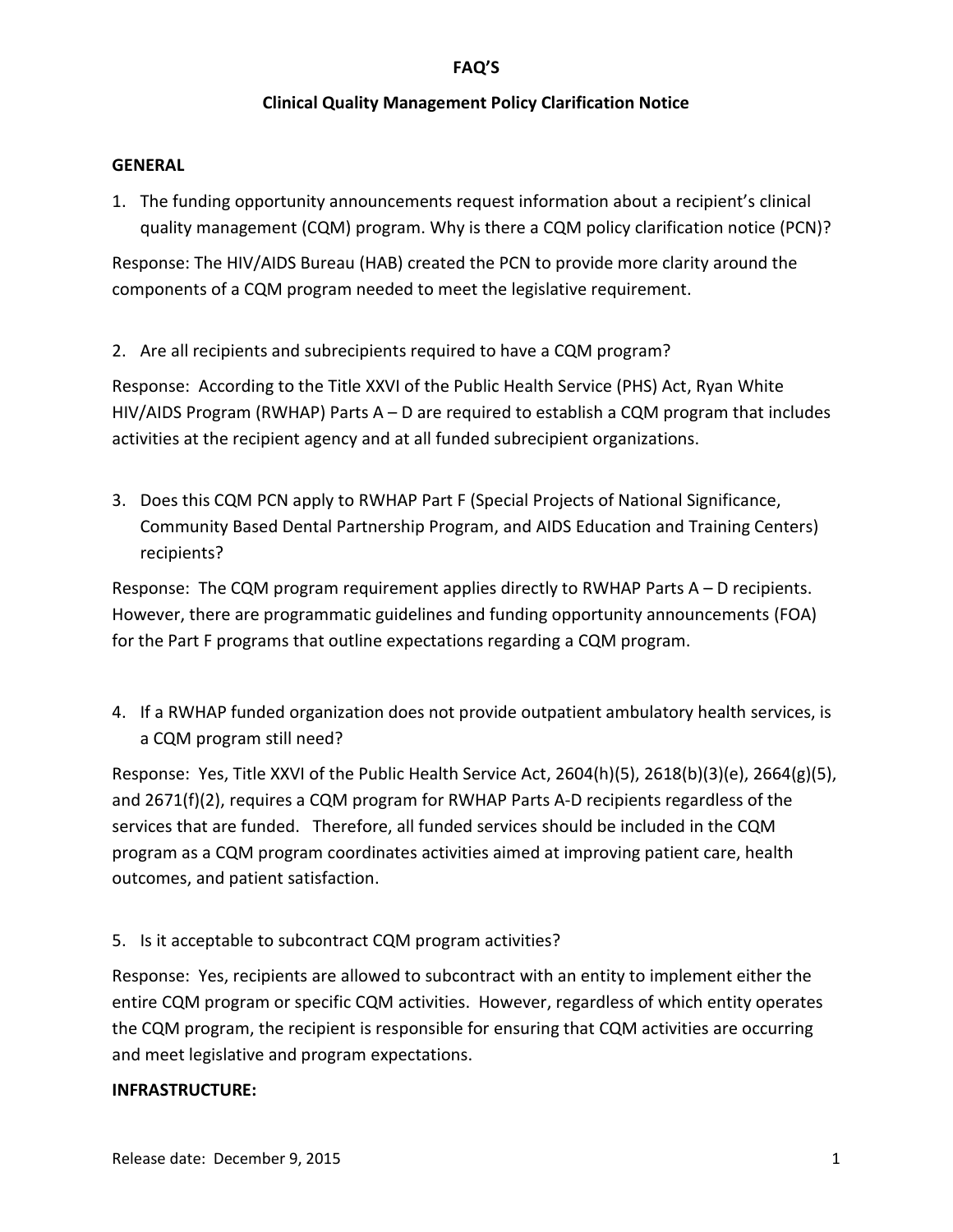# **Clinical Quality Management Policy Clarification Notice**

6. A recipient organization implements the Part A or B National Monitoring Standards (NMS). Is this considered a CQM program?

Response: No, the NMS are designed to help RWHAP Parts A and B (including AIDS Drug Assistance Program) recipients meet federal requirements for program and fiscal management, monitoring, and reporting to improve program efficiency and responsiveness. Conducting these activities for the NMS is required; however, they are not CQM activities.

7. Do recipient and subrecipient organizations need all of the components listed under the infrastructure section of the CQM PCN?

Response: Yes, but each of these components should be in relative size and scope of the recipient's HIV program.

# 8. Who should be a part of the CQM committee?

Response: The CQM committee should be comprised of the individuals whose roles and skills are integral to carrying out the CQM activities. Members of the CQM committee should include, at a minimum, the staff responsible for implementing the CQM program and its corresponding activities and HIV program leadership (i.e. grant administrator, medical director). Depending on the size of the recipient's HIV program and services funded, the CQM committee may include additional recipient staff working in the HIV program as well as stakeholders such as subrecipients, consumers of services, other RWHAP recipients, prevention recipients, etc. The composition of the CQM committee will vary depending on an organization's size, structure, and staffing.

# 9. Does the quality management plan only cover clinical services?

Response: No, the quality management plan should include all aspects of the CQM program and thus all funded core medical and support services.

# 10. What is the purpose of evaluating a CQM program?

Response: Evaluation of the CQM program provides the opportunity to learn the effectiveness of CQM program components in improving patient care, health outcomes, and patient satisfaction. Recipients should include regular evaluation and analysis in order to maximize the impact of the CQM program and refine and/or sustain CQM program components.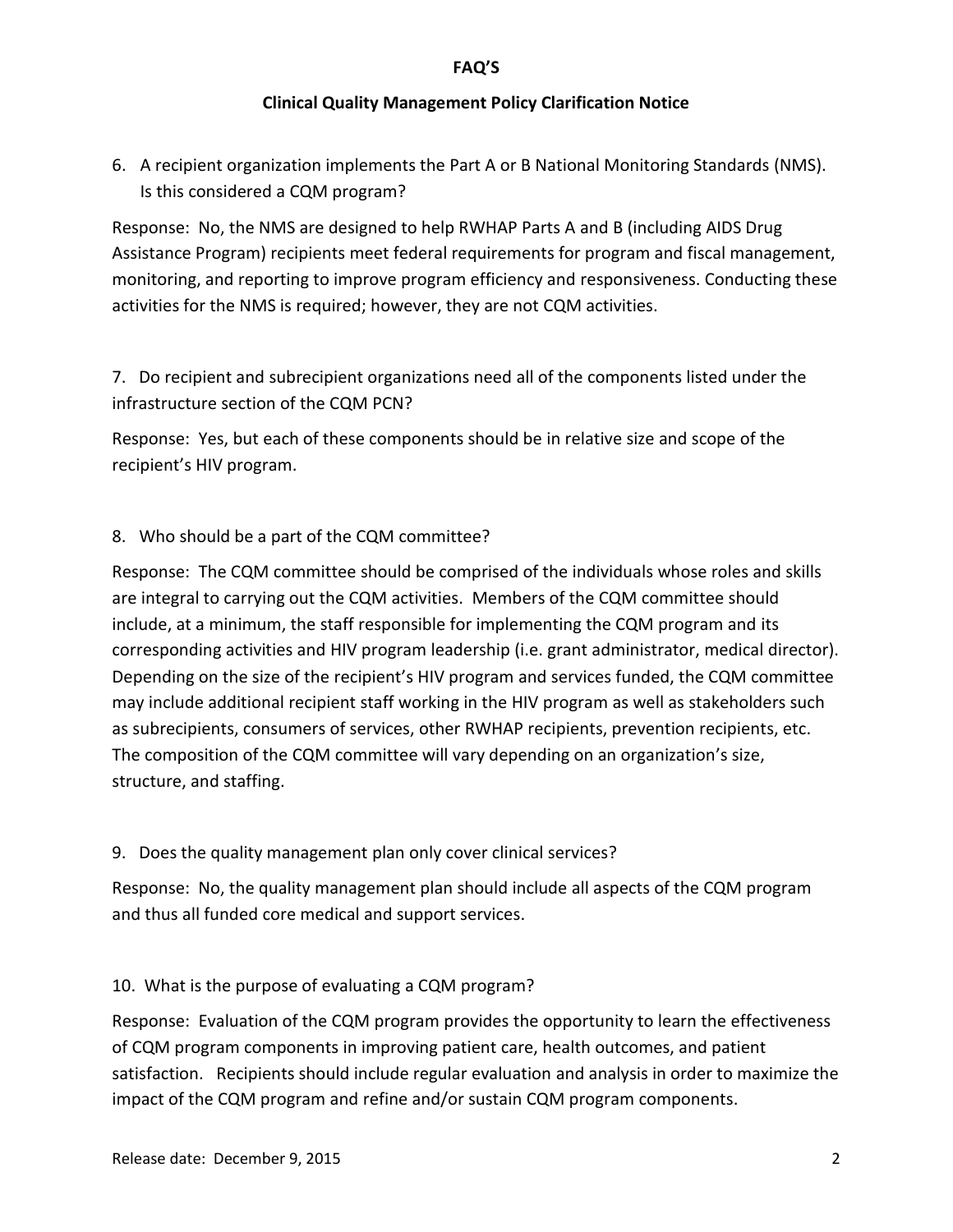## **Clinical Quality Management Policy Clarification Notice**

#### **PERFORMANCE MEASUREMENT:**

11. A recipient or subrecipient program is doing really well with health outcomes, like viral suppression. Is CQM program still needed?

Response: Yes, a CQM program is still required. According to the Title XXVI of the PHS Act, RWHAP Parts A – D are required to establish a CQM program that includes activities at the recipient agency and at all funded subrecipient organizations. The CQM PCN outlines the components necessary for a CQM program (infrastructure, performance measurement, and quality improvement). While it is important for recipients and subrecipients to identify the needs of the individuals they serve, the CQM program should not be limited to collecting and analyzing one performance measure. A sound performance measure portfolio is reflective of RWHAP funded services, local HIV epidemiology, and identified needs of people living with HIV.

If a recipient has a high rate of viral suppression (or any other measure), it is recommended that the recipient consider stratifying performance measure data (e.g., age, race/ethnicity, gender, risk factor) to discover potential disparities to include in their CQM performance measure portfolio. In instances where no disparities in viral suppression are noted, other measures, including health screenings and outcomes, should be considered.

12. In addition to the HAB performance measures, the National HIV/AIDS Strategy (NHAS) inclusive of the HIV care continuum and the US Department of Health and Human Services (HHS) have HIV indicators. Do all of these measures/indicators need to be incorporated into a CQM program?

Response: Although it is not required to incorporate all of these measures/ indicators, recipients should consider using a combination of measures that best reflect their HIV services and assess progress toward the goals established by NHAS. The HAB HIV performance measures were developed to assess the most critical aspects of care and treatment of people living with HIV (PLWH). The HAB measures align with [HHS](https://www.aids.gov/pdf/hhs-common-hiv-indicators.pdf) priorities and overlap with the HHS [HIV indicators](https://www.aids.gov/pdf/hhs-common-hiv-indicators.pdf) and the [NHAS indicators.](https://www.aids.gov/federal-resources/national-hiv-aids-strategy/nhas-update-indicators-at-a-glance.pdf)

## 13. Are recipients required to use certain performance measures?

Response: No, recipients are able to select any performance measures for their portfolio. Recipients should select measures reflective of RWHAP funded services, local HIV epidemiology, and identified needs of PLWH. Recipients should also consider the goals of the NHAS, as well as the feasibility of collecting the data needed to calculate the identified performance measure.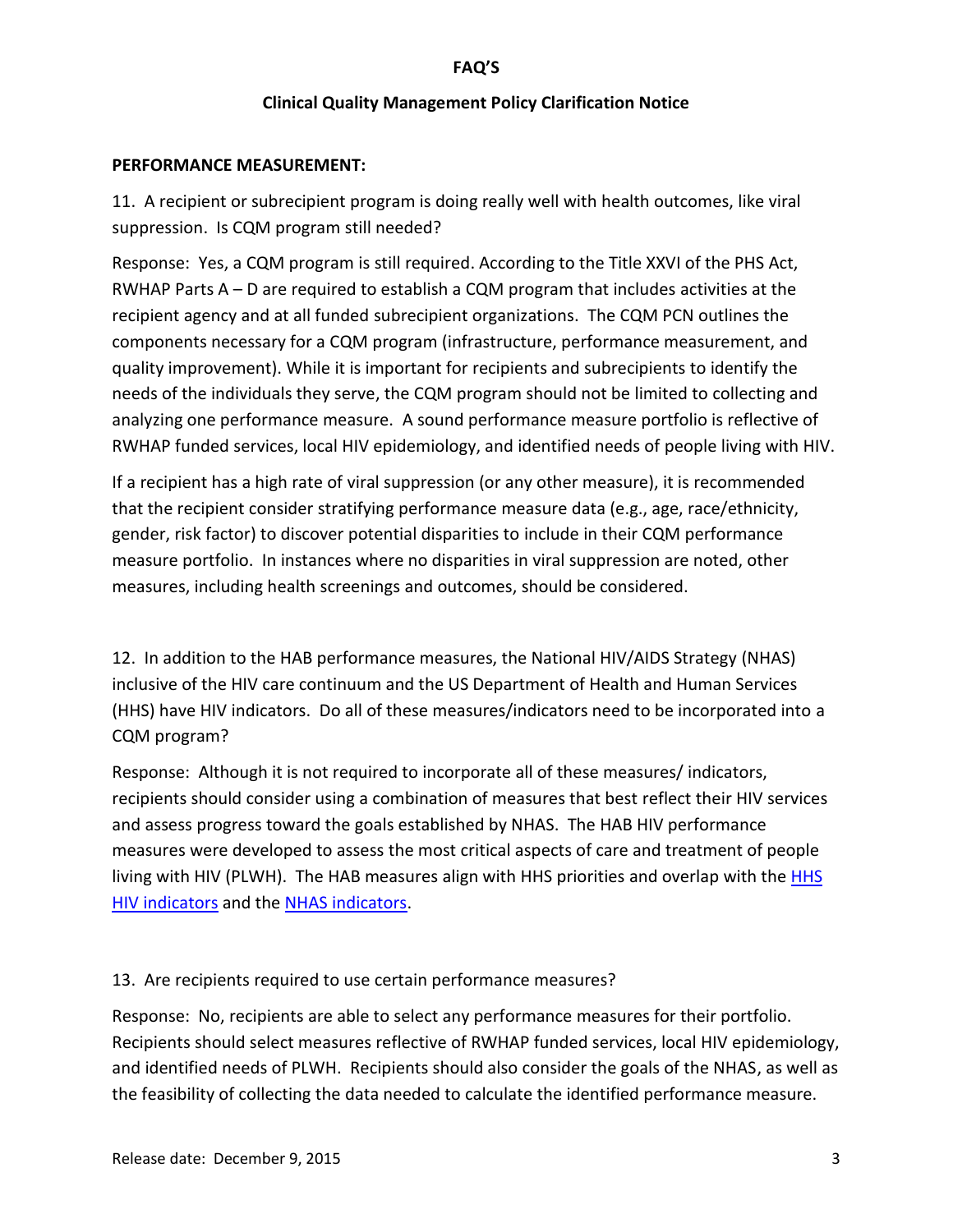## **Clinical Quality Management Policy Clarification Notice**

All RWHAP recipients operating within a service area may also consider aligning performance measure definitions to allow for comparability of data when assessing local strengths, challenges, improvement opportunities, and reduction in measurement burden. Recipients are encouraged to use measures from the HAB performance measure portfolio. Recipients may also adjust the HAB performance measures to meet their own needs (e.g. focus syphilis screening on men who have sex with men).

14. Should the RWHAP Part A and B recipients in the same service area have the same performance measure portfolios?

Response: It is not required that RWHAP Parts in the same service area use the same measures but recipients are encouraged to coordinate with other RWHAP Parts in their service area in order to appropriately assess the impact that the funded services are making. Using the same measures allows data to be compared across recipients and used to facilitate improvements in a service area to best serve PLWH as well as reduce reporting burden among subrecipients.

15. A recipient organization does not fund outpatient ambulatory health services. What performance measures should that organization use?

Response: An organization should collect performance measures that are reflective of their RWHAP funded services. For example, if an organization primarily funds medical case management then retention in care (i.e., gap in medical visits and/or medical visit frequency) would be an important measure to include in a performance portfolio.

16. How often should organizations collect performance measurement data?

Response: In order to adequately assess for change and to support quality improvement projects, HAB recommends at least quarterly data collection. However, some measures may be collected annually or semiannually to meet the organization's performance goal.

17. What does "highly utilized and highly prioritized RWHAP funded service category" mean in terms of performance measures?

Response: Highly prioritized service categories are those that greatly impact the needs of the people living with HIV within a service area. Highly utilized service categories are those that a significant portion of a program's clients receive or utilize. In addition, service categories that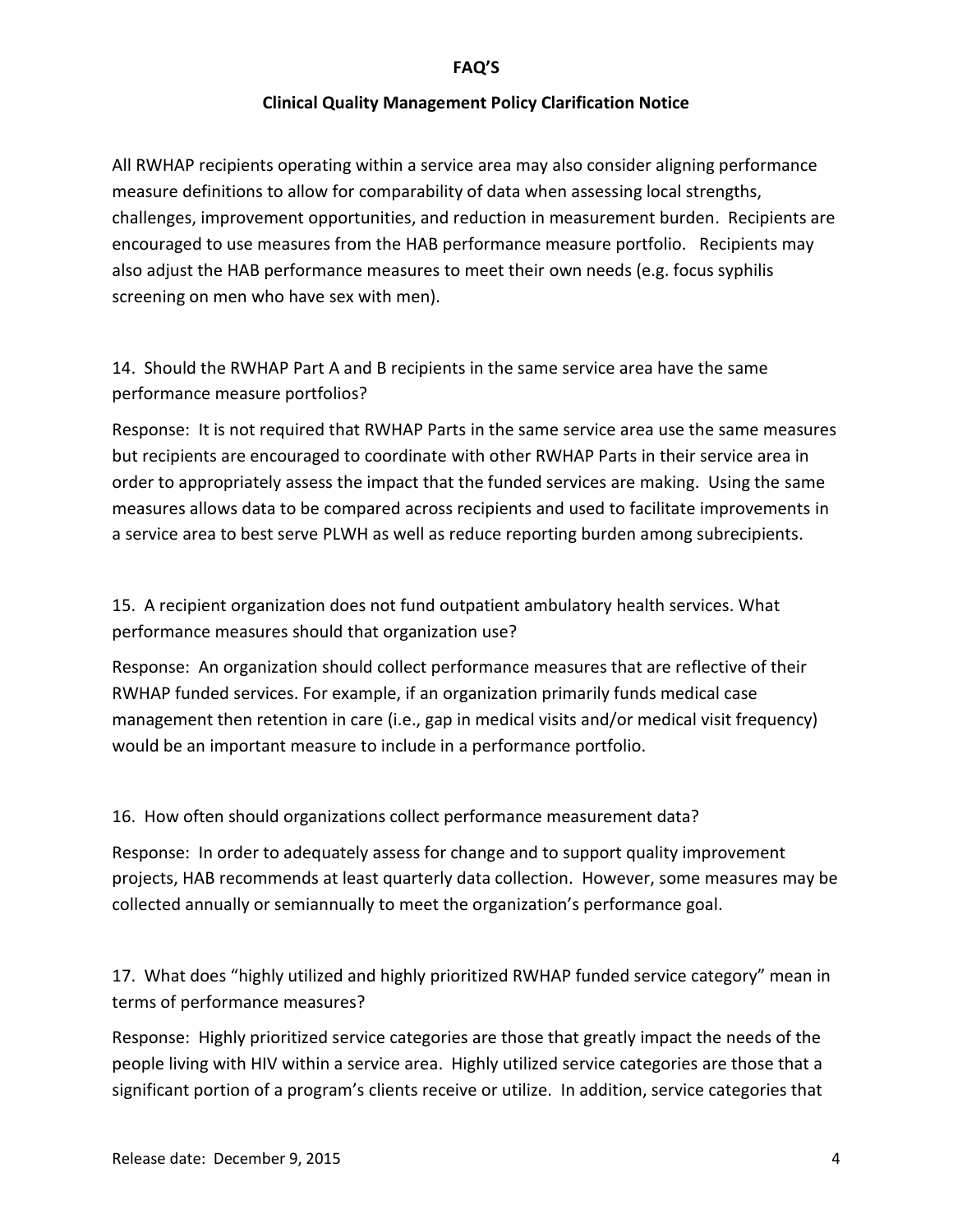## **Clinical Quality Management Policy Clarification Notice**

are significantly funded and in alignment with national initiatives (such as the NHAS) meet the highly utilized and highly prioritized criteria.

18. How do organizations determine goals for the performance measures?

Response: The goal of the performance measures should be determined by establishing the benchmark, reviewing clinical guidelines and research, and incorporating the goals established in NHAS.

## **QUALITY IMPROVEMENT:**

19. Do organizations need to implement a quality improvement (QI) project if they have a quality management plan?

Response: Yes, QI is a necessary component of a CQM program. QI projects, when implemented in an organized, systematic fashion, are concrete attempts to improve patient care, health outcomes, and patient satisfaction. All QI activities should be documented in the quality management plan. Documentation of QI activities in the QM plan should include how QI priorities are selected, QI methodology used, RWHAP funded services where QI activities implemented, and procedure to track and monitor QI activities.

# 20. Are QI projects required for each funded RWHAP service?

Response: No, but all funded services should be assessed through performance measurement to evaluate the effectiveness of the service. If the performance measurement is not meeting expectations, then a QI project to address the service should be implemented. Recipients should be conducting QI activities for at least one funded service category at any given time. QI entails the development and implementation of activities to make changes to the program in response to the performance data results. To do this, recipients are required to implement QI activities aimed at improving patient care, health outcomes, and patient satisfaction.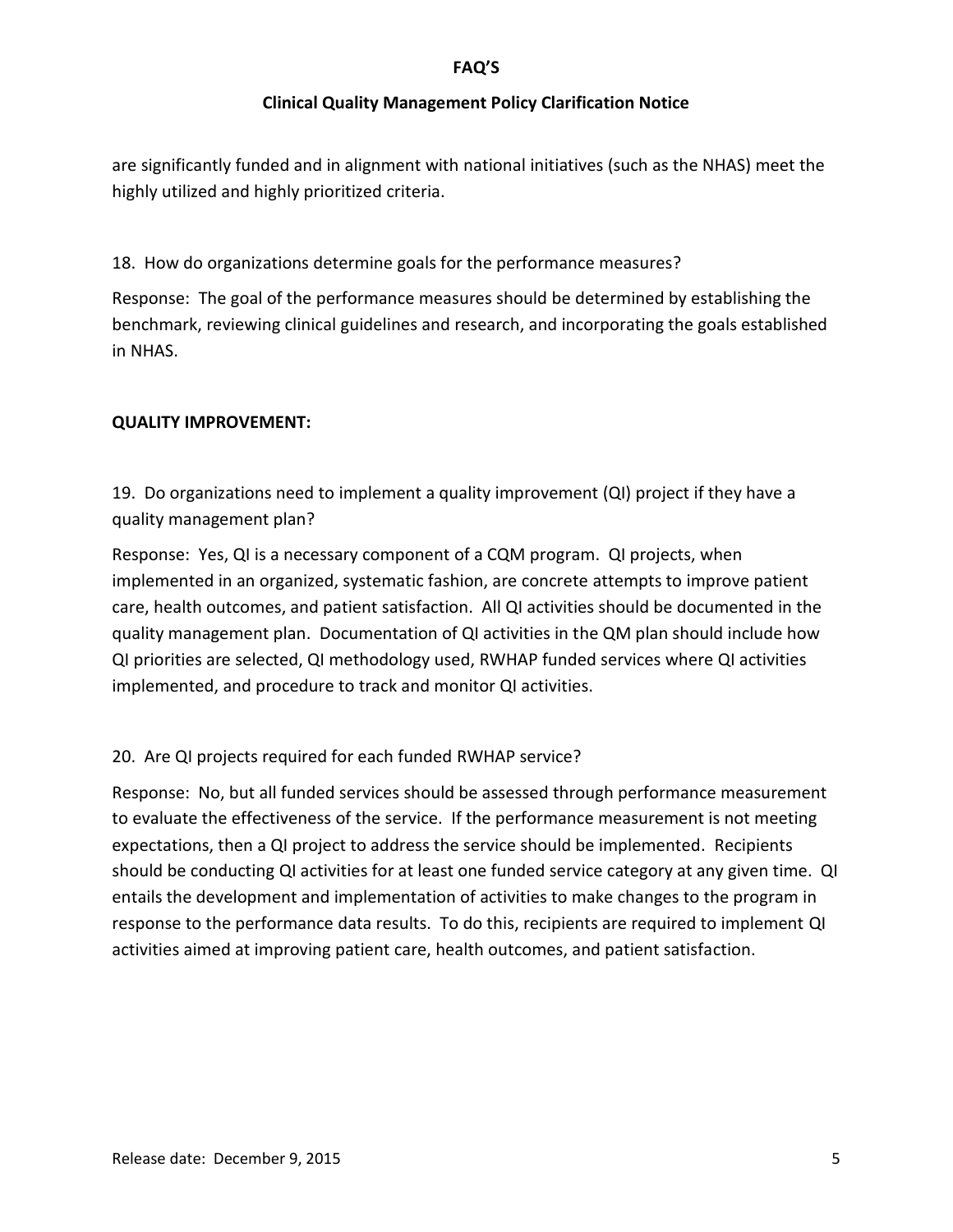### **Clinical Quality Management Policy Clarification Notice**

### **QUALITY ASSURANCE:**

### 21. Are chart reviews a sufficient CQM activity?

Response: No, grant administrative activities, such as chart reviews, are components of quality assurance. Although chart reviews may provide important information to the CQM program, in and of themselves, they are not CQM activities and do not constitute a CQM program22. Is the development of standards of care/service standards a sufficient CQM activity?

Response: No, establishing standards of care/service standards is not a CQM activity. It is a program activity that ensures that the service is consistent regardless of where the service is accessed or delivered. However, the standards of care/services standards do serve to set a foundation on which CQM activities can build. By establishing a baseline for what a service should encompass, the standards of care/ services standards need to be in place in order to establish performance measures and goals for outcomes of the service. More information about service standards can be found on the [TARGET Center.](https://careacttarget.org/library/service-standards-guidance-ryan-white-hivaids-program-granteesplanning-bodies)

23. Are organizations required to measure how well service standards are being met?

Response: Yes, a recipient should be evaluating how well each service is meeting service standards as part of their program monitoring. This is part of quality assurance. Information garnered from program monitoring activities may be used by the CQM program and to develop QI projects.

24. Do organizations have to conduct QI activities on the standards of care/service standards?

Response: There is no requirement that QI activities must be conducted on the standards of care/service standards. However, the CQM program can provide a structured approach to address issues when standards are not being met.

#### **SUBRECIPIENT:**

25. What is the role of the recipient in coordination of the CQM program at the subrecipient level?

Response: Recipients need to ensure that their subrecipients are providing services that have the capacity to contribute to the recipient's CQM program, have the resources to conduct CQM activities in their organizations, and are implementing CQM activities in their organizations.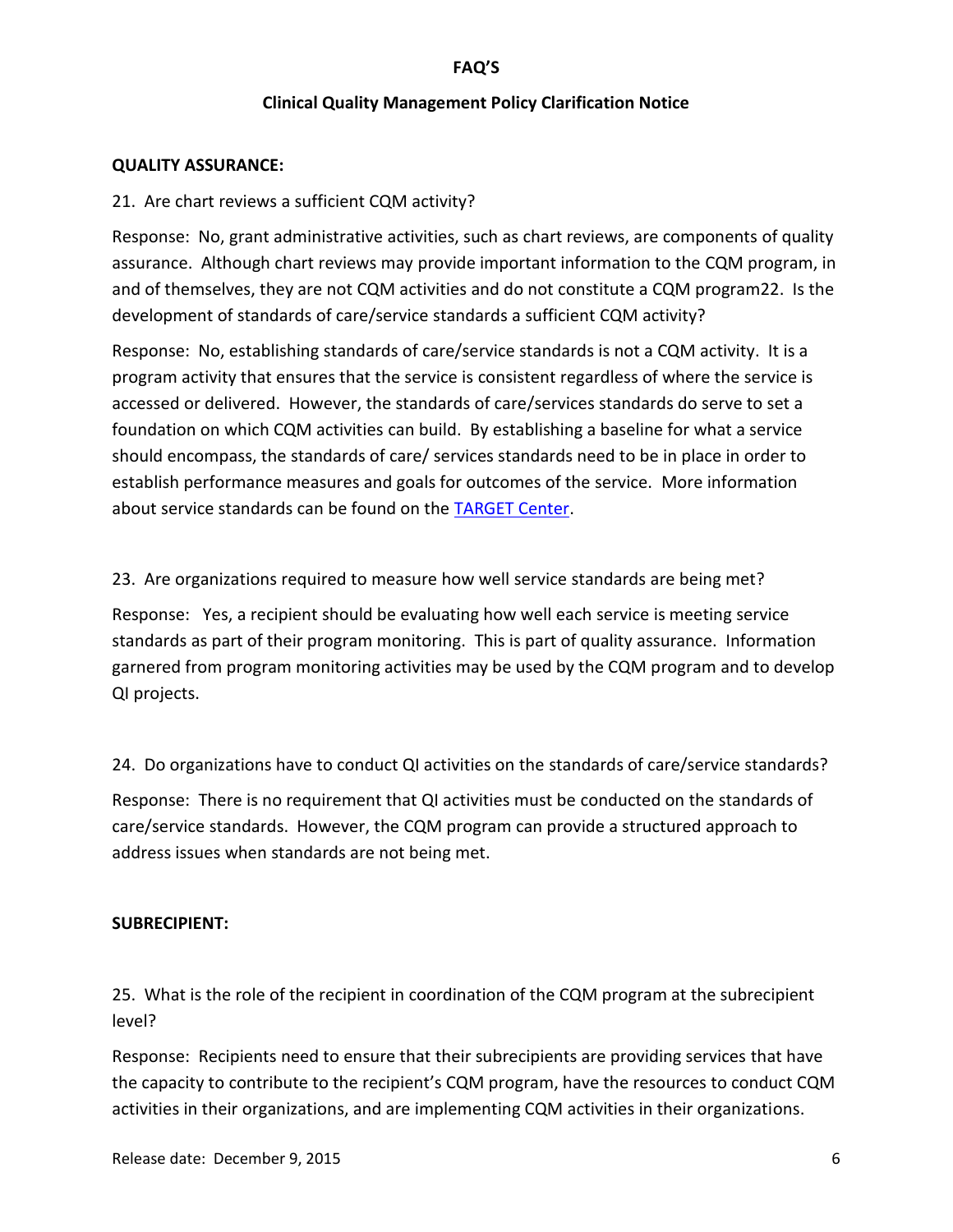## **Clinical Quality Management Policy Clarification Notice**

Recipients define the requirements for their subrecipients' level of engagement in the recipients' CQM program. Recipients need to work with subrecipients to identify improvement opportunities and monitor quality improvement activities at the subrecipient locations. For subrecipients that provide core medical services, recipients may require the subrecipients to have their own CQM program that then is included as part of the recipient's CQM program. At a minimum, all subrecipients need to provide requested data that contributes to the recipient's CQM program. This expectation should be part of the contract/memorandum of understanding between the recipient and the subrecipient.

26. What is the role of the subrecipient in the development of the recipient's CQM program?

Response: Subrecipients should be involved in the development of the recipient's CQM program at the discretion of the recipient. The level of involvement may be determined by the type of service funded. The involvement could be as part of the recipient's CQM committee, the prioritization of performance measures, or part of a quality improvement project. For example, a subrecipient that provides transportation would need to report service utilization data to the recipient for CQM purposes but may not be directly involved in developing the CQM program.

## **RESOURCES:**

27. What resources exist to help strengthen recipient CQM program and provide training to staff?

Response: Many resources are available to recipients and subrecipients to help them build and/or expand any component of their CQM program. Below are recommended resources with links to access them.

The Department of Health and Human Services (HHS) Guidelines for HIV Treatment provide HIV care practitioners with recommendations based on current knowledge for antiretroviral agents, opportunistic infections, and other aspects of HIV care. The HHS Guidelines for HIV Treatment include:

- i. Adult and Adolescent Antiretroviral Guidelines,<https://aidsinfo.nih.gov/guidelines>
- ii. Adult and Adolescent Opportunistic Infection (OI) Prevention and Treatment Guidelines,<https://aidsinfo.nih.gov/guidelines>
- iii. Perinatal Guidelines,<https://aidsinfo.nih.gov/guidelines>
- iv. Pediatric Guidelines,<https://aidsinfo.nih.gov/guidelines>